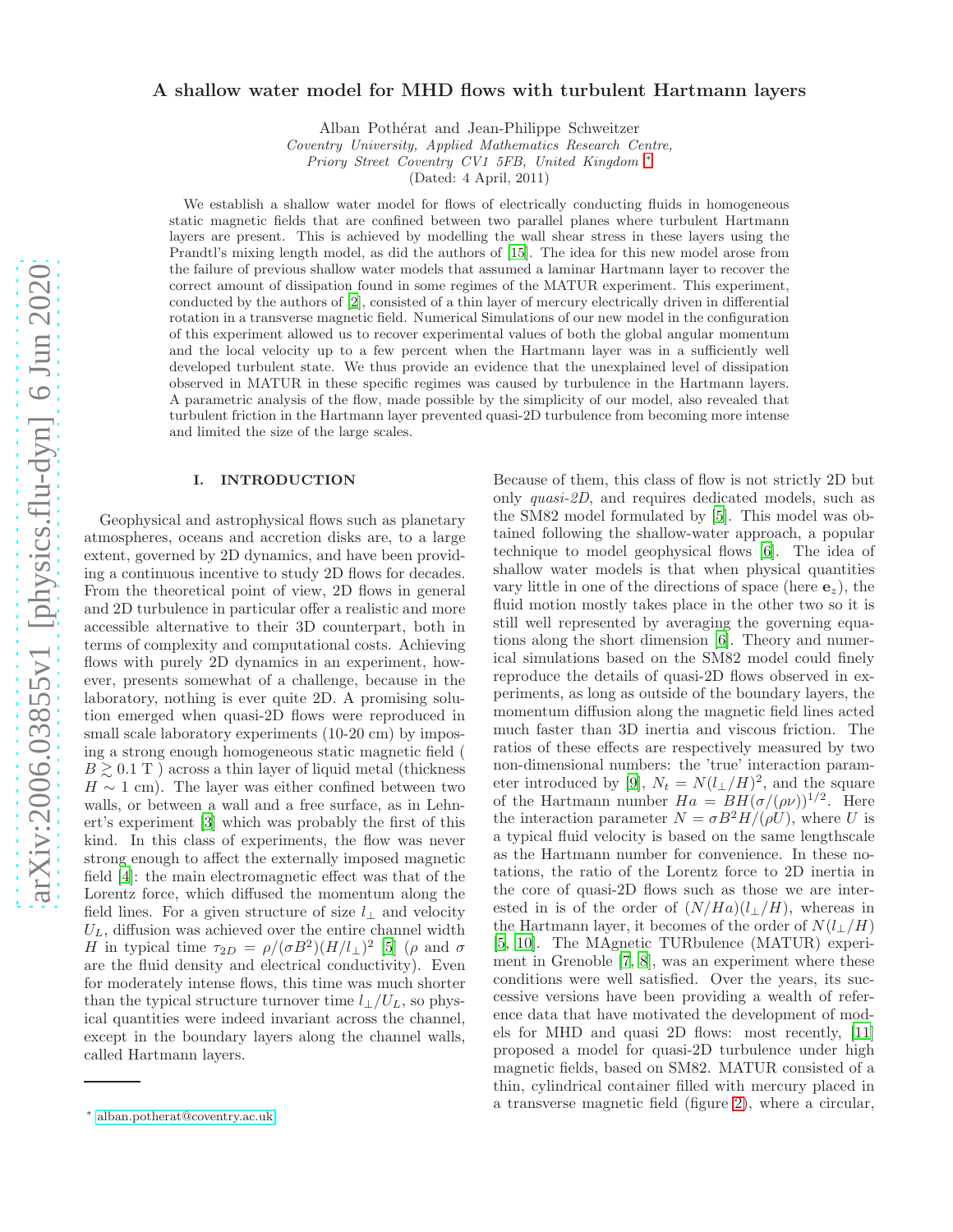turbulent shear layer was generated by electrically driving into rotation the outer region of the cylindrical fluid domain [\[1](#page-11-11)]. When  $Ha \gg 1$  and  $N(l_{\perp}/H) \gg 1$ , the Hartmann boundary layers that confined the flow were laminar, with a simple exponential profile, as assumed in SM82. For  $N(l_{\perp}/H) \simeq 1$ , however, both global and local recirculations at the scale of individual vortices appeared. They transfered angular momentum to the side layers at the outer edge of the container where an extra dissipation took place that SM82 could not account for. This was later corrected in the more refined PSM model [\[10\]](#page-11-7). This new model included inertia in the Hartmann layers, which was responsible for these recirculations and was able to accurately reproduce experimental results in these regimes [\[12\]](#page-11-12). One set of measurements remains, however, where both SM82 and PSM grossly underestimate the dissipation. In this regime,  $Ha \in \{132, 212\}$ and  $N(l_{\perp}/H) >> 1$ , so the 3D recirculations described by PSM are too weak to produce the missing dissipation. The Reynolds number based on the Hartmann layer thickness  $R = UH/(2\nu Ha) = Re/(2Ha)$ , however, was over the value of 380, for which the Hartmann layer in a rectilinear channel flow becomes turbulent [\[13,](#page-11-13) [14\]](#page-11-14). In spite of the difference between this ideal configuration and MATUR, it is tempting to think that the missing dissipation could be found in turbulent Hartmann layers.

In this paper, we explore this possibility by building a 2D model based on the assumption of a turbulent Hartmann layer. We shall proceed as follows: we first recall the general form of 2D MHD models. We then insert the model for turbulent Hartmann layers derived by [\[15](#page-11-0)] in this general form to obtain our particular model (section [II\)](#page-1-0). We then turn our attention to MATUR where we obtain a first estimate for the global angular momentum out of an axisymmetric version of our new model (section [III\)](#page-3-0). Finally, we implement our model in the code we previously used to simulate the SM82 and PSM equations [\[12\]](#page-11-12), and simulate the flow in MATUR in detail (section [IV\)](#page-5-0).

### <span id="page-1-0"></span>II. MODEL EQUATIONS

### A. Shallow water models in Low-Rm MHD

To establish the shallow water equations, we shall consider the generic configuration of an MHD channel flow: an electrically conducting fluid (density  $\rho$ , kinematic viscosity  $\nu$ , electrical conductivity  $\sigma$ ) is confined between two horizontal impermeable walls respectively located at  $z = -H/2$  and  $z = H/2$  and the whole fluid domain is subject to an externally applied homogeneous magnetic field  $Be_z$ . We shall work under the low-Rm approximation  $(Rm = \mu \sigma Ul_{\perp} << 1)$  [\[4\]](#page-11-3), valid for liquid metals flowing at moderate speeds and in moderately large fluid domains such as those encountered in many engineering and laboratory situations. Its main implication is that, although the electric current induced by the motion of conducting fluid in the magnetic field (or order  $\sigma BU$ ) cannot be neglected as it participates in the Lorentz force, the magnetic field induced by this current ( $\sim$  BRm) is, by contrast, negligible. Consequently, the fluid motion is incapable of modifying the externally applied field and electromagnetic effects only appear through the Lorentz force in the momentum equations. Under this assumption, and normalising lengths by H, velocities by U, time by  $H/U$ , pressure by  $\rho U^2$ , shear stress by  $(\rho\nu U/H)Ha$  and electric current density by  $\sigma B U/Ha$ , the average along  $e_z$  of the equations that express the conservation of momentum and mass can be written in non-dimensional form as [\[12](#page-11-12)]:

<span id="page-1-2"></span>
$$
\frac{\partial_t \bar{\mathbf{u}}_{\perp} + \bar{\mathbf{u}}_{\perp} \cdot \nabla_{\perp} \bar{\mathbf{u}}_{\perp} + \overline{(\mathbf{u}' \cdot \nabla) \mathbf{u}'} + \nabla_{\perp} \bar{p} = \frac{N}{Ha^2} \nabla_{\perp}^2 \bar{\mathbf{u}}_{\perp} + \frac{N}{Ha} (\bar{\mathbf{j}}_{\perp} \times \mathbf{e}_z) - 2 \frac{N}{Ha^2} \tau_W, \qquad (1) \nabla \cdot \bar{\mathbf{u}} = 0, \qquad (2)
$$

where the over-bar denotes z-averaging across the fluid depth  $(z = -1/2$  to  $z = 1/2$ ), **u'** represents the departure from the averaged velocity  $\bar{u}$ , and  $\tau_W(x, y)$  is the friction at a single Hartmann wall. At this point, the velocity scale  $U$  is left unspecified to keep the generality of the model, but will be assigned a value in section [III](#page-3-0) for the particular case of the MATUR experiment. The governing parameters are the Hartmann number  $Ha = BH(\sigma/(\rho\nu))^{1/2}$  and the interaction parameter  $N = \sigma B^2 H/(\rho U)$  introduced in section [I.](#page-0-1) Quantities averaged along z are by definition dependent only on x and y. The corresponding Nabla operator  $\nabla_{\perp}$  is 2D and carries the subscript  $()$ <sub>⊥</sub>. Similarly, the same subscript on a vector indicates components perpendicular to the magnetic field only.  $\mathbf{j}_\perp$  can be expressed by averaging the equations governing the continuity of electric current and Ohm's law:

$$
\nabla_{\perp} \cdot \overline{\mathbf{j}}_{\perp} = -j_W,\tag{3}
$$

$$
\frac{1}{Ha}\overline{\mathbf{j}}_{\perp} = \overline{\mathbf{E}}_{\perp} + \overline{\mathbf{u}}_{\perp} \times \mathbf{e}_z, \tag{4}
$$

where  $j_W$  is the current density injected at one or both of the confining planes and  $E$  is a non-dimensional electric field. Taking the curl of the Ohm's law and using the incompressibility condition, one sees that  $\mathbf{j}_\perp$  is irrotational. It follows that there is a potential  $\psi_0$  for  $\mathbf{j}_\perp$ which satisfies Poisson's equation, the source term being  $j_W$ :

<span id="page-1-1"></span>
$$
\overline{\mathbf{j}}_{\perp} = \nabla_{\perp} \psi_0, \ \ \nabla_{\perp}^2 \psi_0 = -j_W. \tag{5}
$$

The potential  $\psi_0$  is determined from the current source as the solution of Poisson's equation [\(5\)](#page-1-1), which is unique for given boundary conditions for the electric current at the lateral boundaries. Then, using the vector field  $\mathbf{u}_0$ of streamfunction  $\psi_0$ , the Lorentz force in equation [\(1\)](#page-1-2) turns out to be only determined by the boundary condi-tion on the electric current through [\(5\)](#page-1-1) and  $\mathbf{j}_\perp \times \mathbf{e}_z = \mathbf{u}_0$ . At this point, the equations have been simply averaged,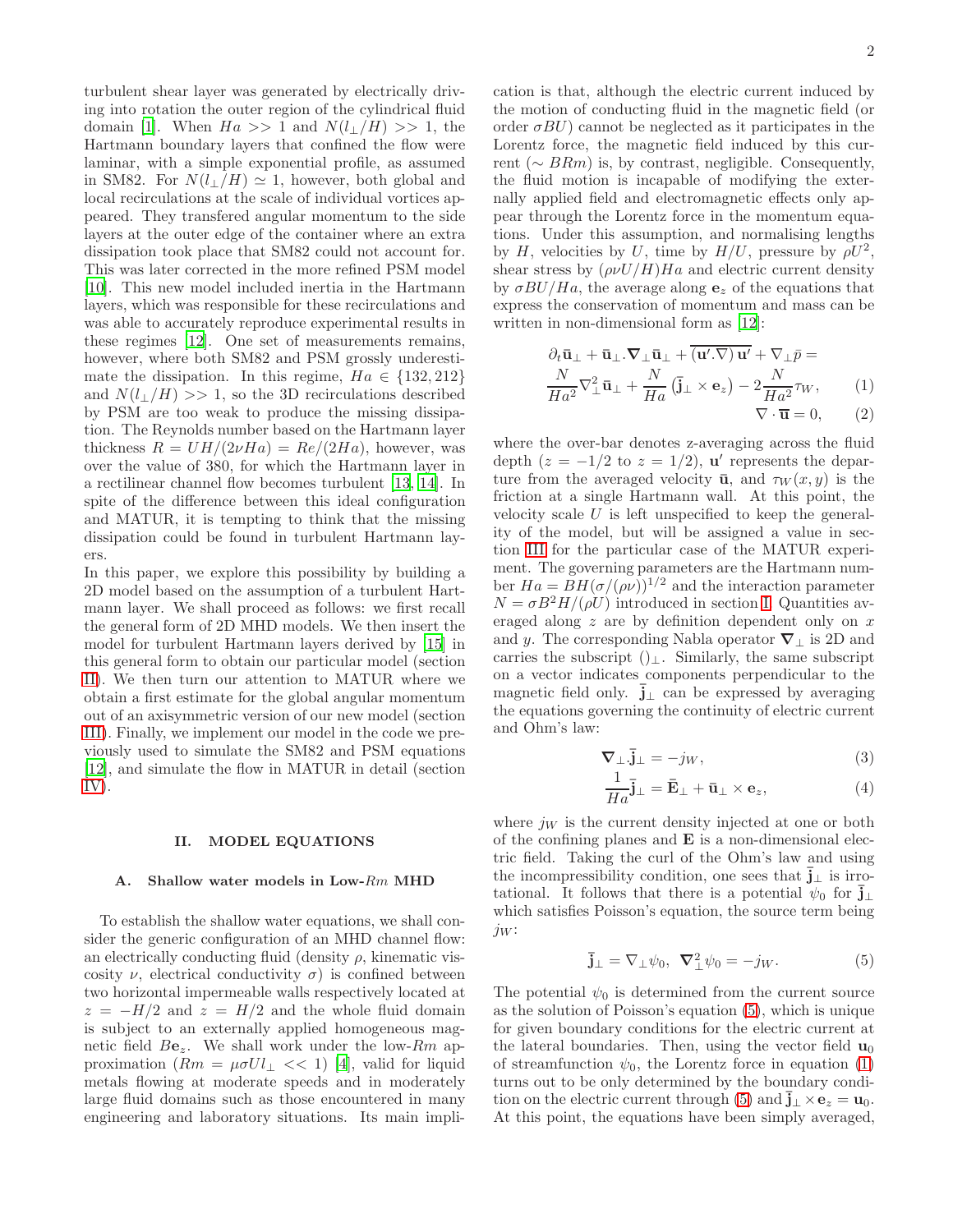and no assumption has been added to the Navier-Stokes equations. To complete the construction of a 2D model the averaged equations must be closed by the addition of a model for the inertial term  $(\mathbf{u}'\cdot\nabla)\mathbf{u}'$  as well as for the wall friction term  $\tau_W$  in [\(1\)](#page-1-2).

### <span id="page-2-1"></span>B. Model for flows with turbulent Hartmann layers

To model the MATUR experiment in regimes where the Hartmann layer is thought to be turbulent, we shall require two additional assumptions. The first one applies to the core of the flow, precisely outside of the Hartmann layer (a rigorous definition of this notion can be found in [\[16\]](#page-11-15)). There, we shall still assume that the diffusion of momentum along the magnetic field lines by the Lorentz force dominates viscous and 3D inertial effects outside boundary layers, which is valid in the limit:

<span id="page-2-2"></span>
$$
Ha \gg 1, \qquad N_t = N\left(\frac{l_\perp}{H}\right)^2 \gg 1. \tag{6}
$$

The true interaction parameter  $N_t$  introduced by [\[9\]](#page-11-6). represents the effective ratio of the momentum diffusion along magnetic field lines due to the Lorentz force, to inertia, as discussed in introduction. In this limit, the pressure and the velocity components across the magnetic field are invariant in the z direction, outside the Hartmann layers. These assumptions are often referred to as the 2D core flow approximation [\[17\]](#page-11-16). Recently, we have been able to actually observe this flow structure [\[18\]](#page-11-17), as well as the conditions under which two-dimensionality breaks down [\[19\]](#page-11-18) in regimes where the Hartmann layer was most likely laminar. Yet, in spite of strong theoretical and numerical support [\[14\]](#page-11-14) in favour of the existence of flows where a turbulent Hartmann layers and a 2D core co-exist, their experimental evidence is still lacking. In a way, the 2D core approximation justifies the physical relevance of 2D models on account that if  $\delta$  denotes the thickness of the boundary layers along the channel walls, then the velocity outside them,  $\mathbf{u}^c$ , a quantity usually measured in experiments [\[20\]](#page-11-19), is well approximated by the average velocity as  $\overline{\mathbf{u}} = \mathbf{u}^c + O(\delta/H) = \mathbf{u}^c +$  $O(Ha^{-1})$ . This implies in particular that  $\overline{(\mathbf{u}',\nabla)\mathbf{u}'} \sim$  $(\delta/H)^2 \bar{\mathbf{u}}_\perp \cdot \nabla_\perp \bar{\mathbf{u}}_\perp$ . For moderate values of  $N(l_\perp/H)$ , this term can account for local secondary flows ignited by the rotation of individual quasi-2D vortical structures [\[10\]](#page-11-7). Here, we shall on the contrary assume that  $N(l_{\perp}/H)$ and  $H/\delta \sim Ha$  are large enough to neglect it.

We are now only left with the wall friction  $\tau_W$  to model in order to complete our shallow water model. The latter is determined by the structure of the Hartmann boundary layer present along the channel walls, the stability of which is in turn determined by the Reynolds number scaled on its laminar thickness  $R = Ha/(2N)$  $Re/(2Ha)$ . In configurations where the bulk velocity is nearly uniform, it has been observed both in experiments [\[13\]](#page-11-13) and numerical simulations [\[14\]](#page-11-14) that the Hartmann

layer was laminar for  $R \lesssim 380$ . In this case, its profile is exponential and  $\tau_W$  takes the form of a linear friction term of dimensional characteristic time  $t_H = H^2/(\nu Ha)$ . The first 2D model for MHD flows, called SM82 after [\[5\]](#page-11-4), essentially relies on this assumption. As announced in the introduction, our aim is to model quasi-2D flows where the Hartmann layer is turbulent. Although the general behaviour of the Hartmann layer may differ from that in idealised configurations with uniform bulk velocity, we may infer from this ideal case that the Hartmann layer is in a developed turbulent state whenever  $R$  significantly exceeds the ideal threshold value of 380. Several models exist for the turbulent Hartmann layer: while the early approaches of [\[21](#page-11-20)], [\[22](#page-11-21)] [\[23](#page-11-22)] and [\[24](#page-11-23)] attempted to incorporate the effect of the Lorentz force on turbulence within the layer, the authors of [\[15](#page-11-0)] more recently observed that even when electromagnetic forces were dominant in the core  $(N \gg 1)$  in our notations), they were still smaller than inertia within the boundary layer when it was turbulent. This enabled them to derive a model for the non-dimensional total stress  $\tau(z, u^c)$  based on the usual Prandtl mixing-length model [\[25\]](#page-11-24). For a given value of the core velocity  $u^c$ , They showed that the nondimensional stress profile  $\tau(z, u^c)$  across the Hartmann layer located at  $z = z_0$  was solution of an ODE, which, using stretched variable  $\xi = Ha |z - z_0|$ , could be written as:

<span id="page-2-0"></span>
$$
\frac{\partial^2 \tau}{\partial^2 \xi^2} = \frac{2.5}{R(u^c)} \frac{\sqrt{\tau}}{\xi},\tag{7}
$$

$$
\tau\left(\frac{11.3}{\tau_W(u^c)R(u^c)}\right) = \tau_W,\tag{8}
$$

$$
\lim_{\xi \to +\infty} \tau(\xi) = 0,\tag{9}
$$

where  $R(u^c) = u^c H/(\nu H a)$ . The unknown wall stress  $\tau_W(u^c) = \tau(z_0, u^c)$  is found by a shooting method. Figure [1](#page-3-1) shows the variations of  $\tau_W(u^c)$  normalised by the laminar wall stress versus  $R$ , which is the unique parameter this ratio depends on. Ones sees that for  $R \simeq 1000$ , which corresponds to the regimes attained in the MATUR experiment, the turbulent Hartmann layer exerts as much as 2 to 3 times the friction of its laminar counterpart on the flow. Since Hartmann layer friction is almost the exclusive dissipation mechanism in the flow, the total angular momentum can be expected to drop by a similar factor below [\[8\]](#page-11-9)'s prediction, which is based on a laminar Hartmann layer.

To implement this model for  $\tau_W$  in [\(1\)](#page-1-2), we shall assume that  $u^c \simeq \overline{u}$  on the one hand, and that the validity of the model is not affected by the spatial or temporal variations of  $\overline{u}(x, y, t)$  and can therefore be applied locally on the other. The numerical solution of [\(7-9\)](#page-2-0) yields a tabulated function  $\tau_W = g(\overline{u})$  which we shall use directly in [\(1\)](#page-1-2).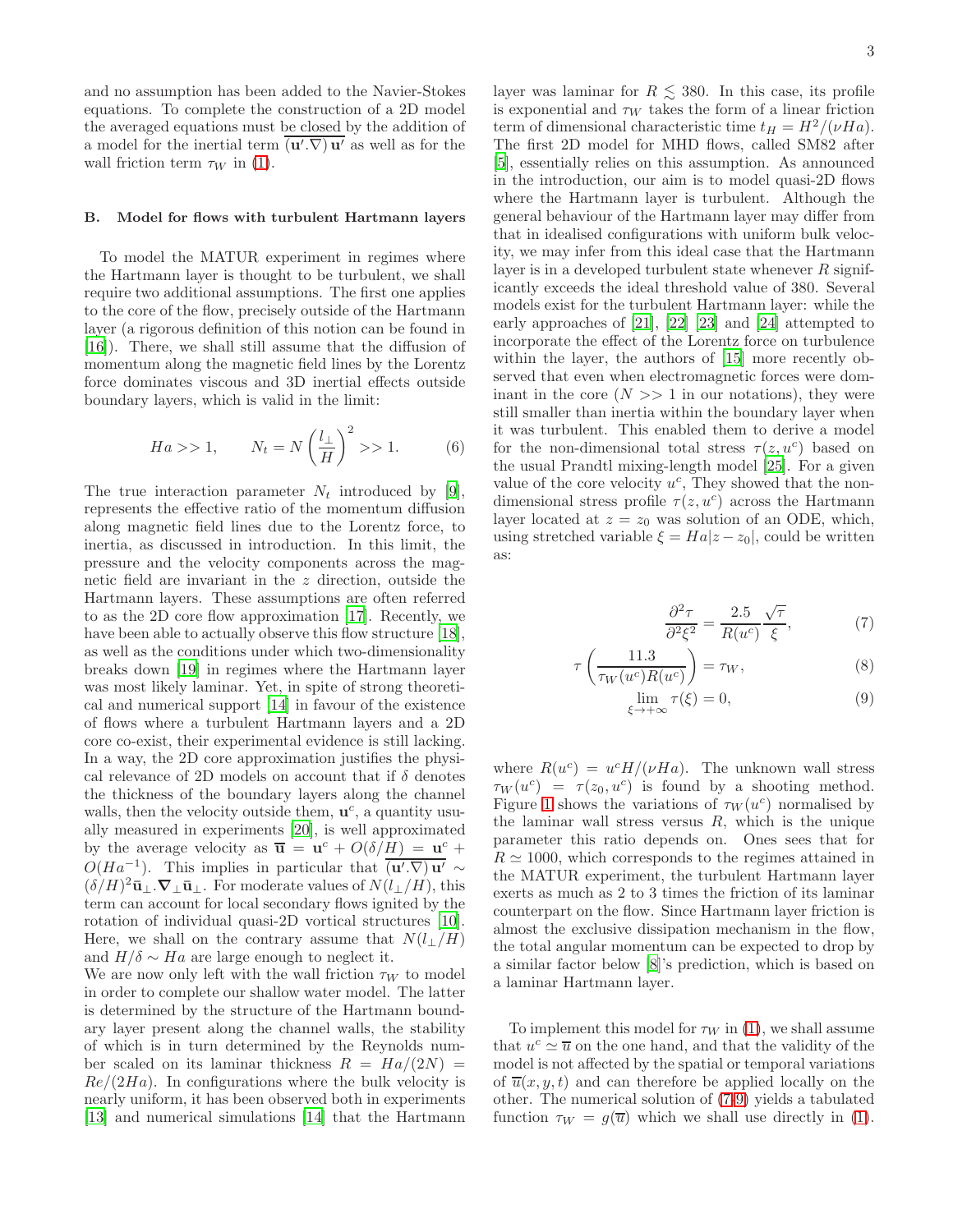

<span id="page-3-1"></span>FIG. 1. Wall friction due to a turbulent (solid line) and laminar (dotted line) Hartmann layer, normalised by the latter, *vs.* R, the Reynolds number based on the Hartmann layer thickness and core (outer) velocity. This same ratio can also be expressed using dimensional quantities as  $\tilde{\tau}_W(U)t_H/(HU) = f(R)$ . It is equal to the ratio of laminar to turbulent friction times too.

Finally, our new 2D model consists of the set of equations:

<span id="page-3-2"></span>
$$
\frac{\partial_t \bar{\mathbf{u}}_{\perp} + \bar{\mathbf{u}}_{\perp} \cdot \nabla_{\perp} \bar{\mathbf{u}}_{\perp} + \nabla_{\perp} \bar{p}}{Ha^2} \nabla_{\perp}^2 \bar{\mathbf{u}}_{\perp} + \frac{N}{Ha} \left( \mathbf{u}_0 - \frac{2}{Ha} g(||\bar{\mathbf{u}}_{\perp}||) \frac{\bar{\mathbf{u}}_{\perp}}{||\bar{\mathbf{u}}_{\perp}||} \right) \quad (10)
$$

$$
\nabla \cdot \bar{\mathbf{u}} = 0, \quad (11)
$$

where  $\mathbf{u}_0$  is built from the streamfunction  $\psi_0$ , solution of [\(5\)](#page-1-1), which is uniquely determined by the electric boundary conditions of the problem.

# C. 2D model with a threshold for the friction

The model we just established assumes that the Hartmann boundary layers are everywhere turbulent. Although this assumption would seem reasonable in high speed duct flows, it is more questionable in flows in rotation, as in MATUR, where velocities are very low near the centre of rotation. This raises the much wider question of the spatial instability of the Hartmann layer: in a domain where regions of high velocity where  $R(\bar{u}) =$  $\bar{u}H/(\nu Ha)$  > 380 and regions of low velocity where  $R(\bar{u}) < 380$  coexist, can the Hartmann layer be turbulent in the former and laminar in the latter? Do, on the contrary, regions of turbulent Hartmann layers contaminate those of low velocity where the layer would otherwise be laminar? To our knowledge, these questions have not been studied. They certainly exceed the scope of our paper, as does the precise modelling of flows where such regions of high and low velocities coexist. Since, however, the state of the Hartmann layers may not always be known a priori in MATUR, we propose a variant to the

"all turbulent" model from section [II B,](#page-2-1) where a threshold  $R_T$  on the value of the parameter  $R(\bar{u})$  based on the local velocity separates laminar from turbulent values of the friction:

$$
\tau_W = H a \mathbf{u}_{\perp} \quad \text{for} \quad R \le R_T
$$
  

$$
\tau_W = \frac{N}{H a} g^{-1} (\|\mathbf{u}_{\perp}\|) \frac{\mathbf{u}_{\perp}}{\|\mathbf{u}_{\perp}\|} \quad \text{for} \quad R > R_T \quad (12)
$$

In the forthcoming calculations, we set  $R_T$  either to the value of 279, at which turbulent friction matches laminar friction or of 380 at which Hartmann layers become turbulent in duct flows.  $R_T = 279$  is also close to the value at which turbulent Hartman layers re-laminarise [\[26\]](#page-12-0). Clearly, the value and the very existence of such a threshold do not take their origin in the actual physics of the flow. The main advantage of a model with threshold is that it is justified both in the limits of low velocities where the Hartmann layers are laminar everywhere and of high velocities where they are turbulent nearly everywhere.

# <span id="page-3-0"></span>III. THE MATUR EXPERIMENT

### A. Problem geometry

We shall now describe the MATUR experiment which inspired the development of our model in the first place. The full detail of the experimental apparatus is reported in [\[2\]](#page-11-1) and [\[27](#page-12-1)]. It consists of an airtight cylindrical container of radius  $\tilde{r}_0 = 11$  cm and depth  $H = 1$  cm entirely filled with mercury  $(\rho = 1.3529 \times 10^4 \text{ kg.m}^{-3})$  $\nu = 1.1257 \times 10^{-7} \,\mathrm{m}^2 \,\mathrm{s}^{-1}$  and  $\sigma = 1.055 \times 10^6 \,\Omega^{-1} \,\mathrm{m}^{-1}$ ), and placed in the bore of a solenoidal magnet that maintains an homogeneous magnetic field of up to 6 T oriented along the cylinder axis  $e_z$  (the "tilde" indicates that quantities are dimensional). The frame origin is placed at the centre of the cylinder. Fluid motion is driven by connecting the positive pole of a DC electric current power supply to a large number of equally resistive electrodes mounted flush at the bottom wall along a circle of radius  $\tilde{r}_i = 5.4$  cm. The negative pole is connected to the electrically conducting circular side wall, while Hartmann walls, orthogonal to  $e_z$  are electrically insulating, except at the locus of the current injection electrodes. A simplified sketch of the experiment is shown in figure [2.](#page-4-0) Under these conditions, the dimensional injected current density at the wall  $\tilde{j}_W$  is axisymmetric and may be modelled to a very good approximation as  $j_W = \delta_D(r - r_i)I/(2\pi\tilde{r}_i)$ , where  $I$  is the intensity of the total injected current and  $\delta_D$  is the Delta-Dirac distribution. Solving [\(5\)](#page-1-1) as in [\[7](#page-11-8)] leads to the expression of the dimensional z−average of the Lorentz force:

$$
\tilde{\mathbf{j}_{\perp}} \times \mathbf{B} = \rho \frac{\Gamma}{t_H} \mathcal{H} (\tilde{r} - \tilde{r}_i) \frac{1}{\tilde{r}}, \mathbf{e}_{\theta} \tag{13}
$$

where  $\Gamma = I/(2\pi\sqrt{\sigma\rho\nu})$  is the total circulation induced by the current injection, and  $\mathcal{H}(r-r_i)$  is the Heaviside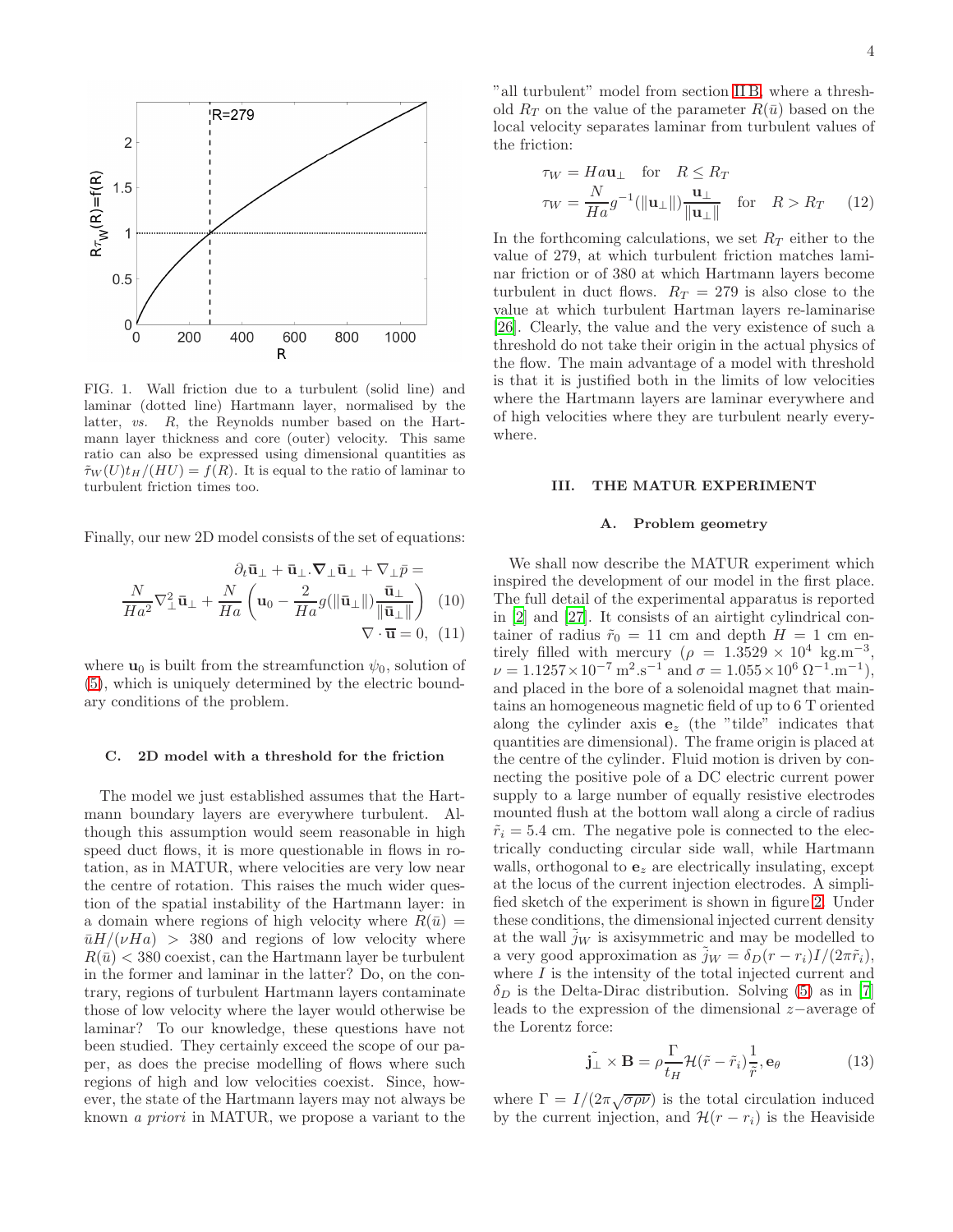

<span id="page-4-0"></span>FIG. 2. Sketch of the Matur Experiment. A typical electric circuit including one of the point-electrodes mounted flush at the bottom Hartmann layer is represented in red. In reality, all electrodes located at  $r = r_i$  are connected.

step function. The problem geometry and the expression of the forcing suggest the choice of  $U = \Gamma/\tilde{r}_0$  as the reference velocity so that the forcing is expressed nondimensionally in [\(10\)](#page-3-2) as:

<span id="page-4-1"></span>
$$
(\mathbf{j}_{\perp} \times \mathbf{e}_z) = \mathbf{u}_0 = \frac{\tilde{r}_0}{H} \mathcal{H}(r - r_i) \frac{1}{r} \mathbf{e}_\theta.
$$
 (14)

[\(14\)](#page-4-1) expresses that the electric current mostly flows radially in the Hartmann layers between  $r_i$  and  $r_0$  so the Lorentz force is azimuthal and acts almost exclusively in this region, and not within the disk  $r < r<sub>i</sub>$  where the fluid isn't directly stirred. Initially, the MATUR experiment was indeed designed to study the circular shear layer that separates these two regions.

# <span id="page-4-4"></span>B. An approximate expression for the Angular momentum in MATUR

Most of the viscous and Joule dissipation in quasi-2D flows under strong magnetic field takes place in the Hartmann layers. Whether these layers are laminar or turbulent therefore directly affects the global dissipation. In the MATUR experiment, this effect is best revealed through the relation between the total injected current and the global angular momentum. As a first application of our 2D model, we shall find an approximate relation between these two quantities under the simplified assumption that the flow is steady and axisymmetric. The total angular momentum can be expressed as:

$$
L = \int_{\Omega} ru_{\theta}(r)d\Omega
$$
 (15)  

$$
= \int_{0 \le r < r_i} ru_{\theta}(r)d\Omega + \int_{r_i \le r \le r_0} ru_{\theta}(r)d\Omega.
$$
 (16)

Since the most intense part of the flow takes place in the region  $r_i \leq r \leq r_0$ , where the forcing acts, we shall neglect the contribution of the first integral to the total angular momentum. Then, by virtue of the mean value theorem, the second integral can be related to the azimuthal velocity at a point  $r_1$  such that  $r_i < r_1 < r_0$ :

<span id="page-4-2"></span>
$$
L = \pi r_1 u_\theta(r_1)(r_0^2 - r_i^2). \tag{17}
$$

The value of  $u_{\theta}(r_1)$  can be estimated using the azimuthal component of the Navier-Stokes equation [\(10\)](#page-3-2), by noticing that outside the boundary layers, the forcing is mostly balanced by the Hartmann layer friction term:

$$
u_{\theta}(r_1) \simeq g^{-1}\left(\frac{Ha}{2r_1}\right). \tag{18}
$$

Since the radial profiles of azimuthal velocity measured in MATUR suggest that the local angular momentum  $ru_{\theta}(r)$  only slightly increases over  $r_i < r < r_0$  (this is confirmed by the radial profiles of azimuthal velocity obtained from numerical simulations on figure [6](#page-8-0) and [7\)](#page-9-0), we shall assume that  $r_1u_\theta(r_1) \simeq r_0u_\theta(r_0)$ . Using [\(17\)](#page-4-2), an estimate for the total angular momentum can be expressed in terms of tabulated function  $q$  as:

<span id="page-4-3"></span>
$$
L \simeq \pi (r_0^2 - r_i^2) g^{-1} \left(\frac{Ha}{2r_i}\right). \tag{19}
$$

Note that in the case where the Hartmann layers are laminar, the SM82 model provides an explicit expression of the angular momentum for axisymmetric flows in MATUR as  $L_{SM82} = 4\pi (r_0^2 - r_i^2)$  [\[8](#page-11-9)]. The values of L obtained under this approximation and [\(19\)](#page-4-3) are plotted on figure [3,](#page-5-1) along with the values of the angular momentum measured in MATUR for  $Ha = 132$  and  $Ha = 212$ . We have plotted the original dimensional data of [\[2\]](#page-11-1) under the form of the angular momentum normalised by  $L_{SM82}$  vs. R. In these variables, experimental  $L(R)$ curves obtained at both values of Ha collapse well into a single curve. The most important feature of this curve is the rather sharp change of slope around  $R \simeq 380$ . For  $R < 380$ , the experimental values remain reasonably close to the SM82 linear approximation. By contrast, as soon as  $R > 380$ , they fall to significantly lower values than the linear prediction. This reveals a much higher level of dissipation in the flow than that induced by the laminar Hartmann friction, as would be expected when the Hartmann layers become turbulent. The value of  $R \simeq 380$  at which this transition occurs for both values of Ha brings support to this hypothesis. Even so, it is somewhat remarkable that the transition does take place roughly at the same value of  $R$  in such strongly different flows as channel flows with only one component of velocity such as the azimuthal flow studied by [\[13\]](#page-11-13) or the rectilinear flow of [\[14\]](#page-11-14) on one side, and that in MATUR on the other. The variations of  $L(R)$  calculated with our simplified axisymmetric model also support the hypothesis that the Hartmann layers become turbulent in MATUR when  $R \geq 380$ , as it reproduces well the trend of the experimental values at large  $R$ : while  $L$  is overestimated by 10-20%, [\(19\)](#page-4-3) exhibit nearly the same slope as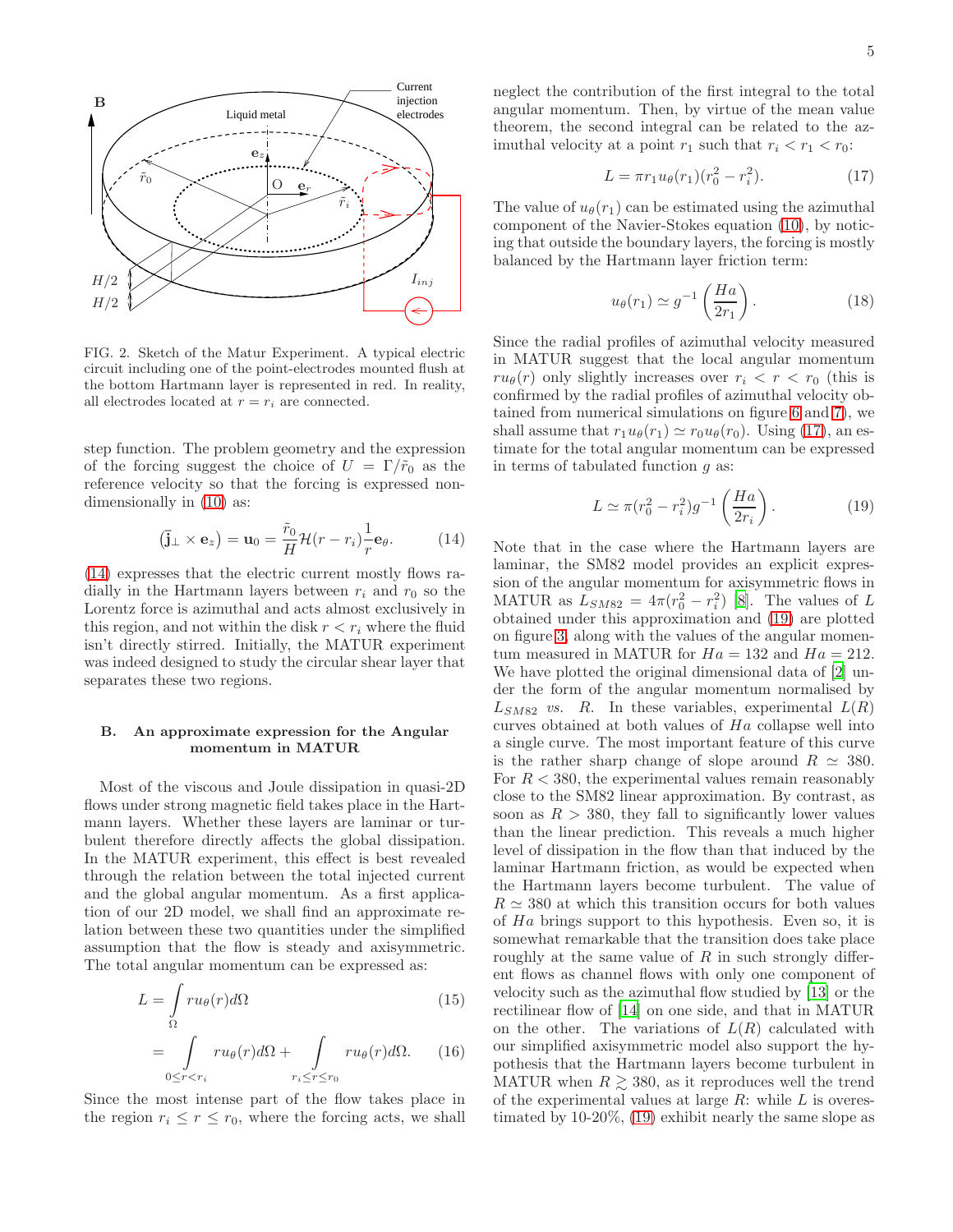

<span id="page-5-1"></span>FIG. 3. Global angular momentum in MATUR for  $Ha = 132$ and  $Ha = 212$ . The axisymmetric approximation is obtained from [\(19\)](#page-4-3). The critical value for the destabilisation of a plane Hartmann layer [\[13](#page-11-13)] is marked with a vertical dashed line.

the experimental curve. This level of discrepancy is similar to that found in regimes where the Hartmann layer is laminar between experimental values and the axisymmetric approximation based on SM82. Most importantly, for  $R > 380$ , where the model is supposed to be valid, [\(19\)](#page-4-3) does reproduce the extra dissipation, while the linear model doesn't. Based on this encouraging result, we shall now lift the limitations of the axisymmetric assumption and attempt a more refined description of the flow based on 2D numerical simulations of our model.

# <span id="page-5-0"></span>IV. NUMERICAL SIMULATIONS OF THE MATUR EXPERIMENT

### A. Numerical system and procedure

The numerical system we use to solve the 2D equations [\(10-11\)](#page-3-2) in the MATUR geometry relies on commercial code FLUENT where the Finite Volumes method is implemented. The code differs very little from the one we previously used to simulate flows in the MATUR experiment at lower magnetic fields, and the meshes are identical. This earlier work is reported in [\[12\]](#page-11-12), where the code is described in detail and extensively tested by following the procedure put forward by [\[28](#page-12-2)] to measure numerical convergence. Further tests on the same solver for the configuration of the flow past a cylinder can be found in [\[29\]](#page-12-3). To briefly summarise it, the spatial discretisation is of second order, upwind. The cases studied are unsteady and the time-scheme is a second order implicit pressure-velocity formulation. Within each iteration, the equations are solved one after the other (segregated mode) using the PISO predictor-corrector algorithm proposed by [\[30\]](#page-12-4) to handle

|                              | 10    | 20    | 30    | 40    | 50    |
|------------------------------|-------|-------|-------|-------|-------|
| $\Gamma/(2\tilde{r}_0)$ /m/s | 0.182 | 0.364 | 0.546 | 0.728 | 0.910 |
| 2N                           | 11.71 | 5.85  | 3.90  | 2.93  | 2.34  |
| $\mathbb{R}$                 | 125   | 249   | 374   | 499   | 623   |
| time step $\times 10^{-4}$   | 2.5   | 2.6   | 5.3   | 4.0   | 5.3   |
| А                            | 60    | 70    | 80    | 90    | 100   |
| $\Gamma/(2\tilde{r}_0)$ /m/s | 1.09  | 1.27  | 1.45  | 1.64  | 1.82  |
| 2N                           | 1.95  | 1.67  | 1.46  | 1.30  | 1.17  |
| $\mathbb{R}$                 | 748   | 872   | 997   | 1122  | 1247  |
| time step $\times 10^4$      | 5.0   | 5.8   | 4.6   | 5.2   | 5.8   |

<span id="page-5-2"></span>TABLE I. Dimensional and non-dimensional parameters for the 2D simulations of the MATUR experiment for  $Ha = 132$ . The non-dimensional time step is normalised by  $\Gamma^{-1}$ . It should be noted that the velocity estimate  $\Gamma/(2\tilde{r}_0)$  only gives an accurate estimate of the actual flow velocity when the Hartmann layer is laminar (this can be seen on figure [3\)](#page-5-1). Turbulent dissipation in the Hartmann layer considerably reduces the latter for  $R > 380$ , so that in this regime, 2N, which is an interaction parameter based on  $\Gamma/(2\tilde{r}_0)$  is noticeably lower than an interaction parameter that would be based on true values of the core velocity, and conditions [\(6\)](#page-2-2) are comfortably satisfied.

the pressure-velocity coupling. The turbulent Hartmann friction term is treated explicitly at each iteration. The values of  $q(\Vert \mathbf{u} \Vert)$  are interpolated from a table that is pre-established by solving [\(7-9\)](#page-2-0) for a discrete set of 1100 regularly spaced values of  $\|\mathbf{u}\|$ , between 0 and a maximum value of 0.8.

The mesh is made of quadrilateral elements, unstructured for  $r < 0.15$  and structured for  $0.15 < r < 1$ . The radial resolution is of 105 points, 25 of which are devoted to the boundary layer located at  $r = 1$ . These points are spread in the layer according to a geometric sequence of ratio 1.3 starting at  $r = 1$  with an initial interval of  $4.54 \times 10^{-5}$ . The azimuthal resolution is of 150 points. The time step is chosen so that the related cutoff frequency matches the spatial cutoff frequency for the maximum flow velocity (Courant-Friedrich-Lewy condition). The usual no-slip condition at the wall  $r = 1$ is applied. All calculated cases are listed in table [I,](#page-5-2) with their corresponding non-dimensional parameters and time steps. The flow is initially at rest while the forcing is constant, given by [\(14\)](#page-4-1) for  $t \geq 0$ .

Since the velocities involved in the cases simulated in the present work are considerably higher than those in [\[12\]](#page-11-12), the suitability of our mesh (which we shall denote  $M_1$ ) was tested by comparing the numerical solution obtained with it for  $Ha = 132$  and  $R = 1122$  to one obtained with a mesh with the same structure, but where the resolution was doubled both in the radial and the azimuthal directions (mesh  $M_2$ ). The time-averaged global angular momentum and  $\mathcal{L}^2$  norm of the error on azimuthal velocities in the established state are gathered in table [II.](#page-6-0) The relative discrepancy between the two solutions remains around 1% (see profiles on figure [7\)](#page-9-0). In view of these results, we deem  $M_1$  suitable for the prob-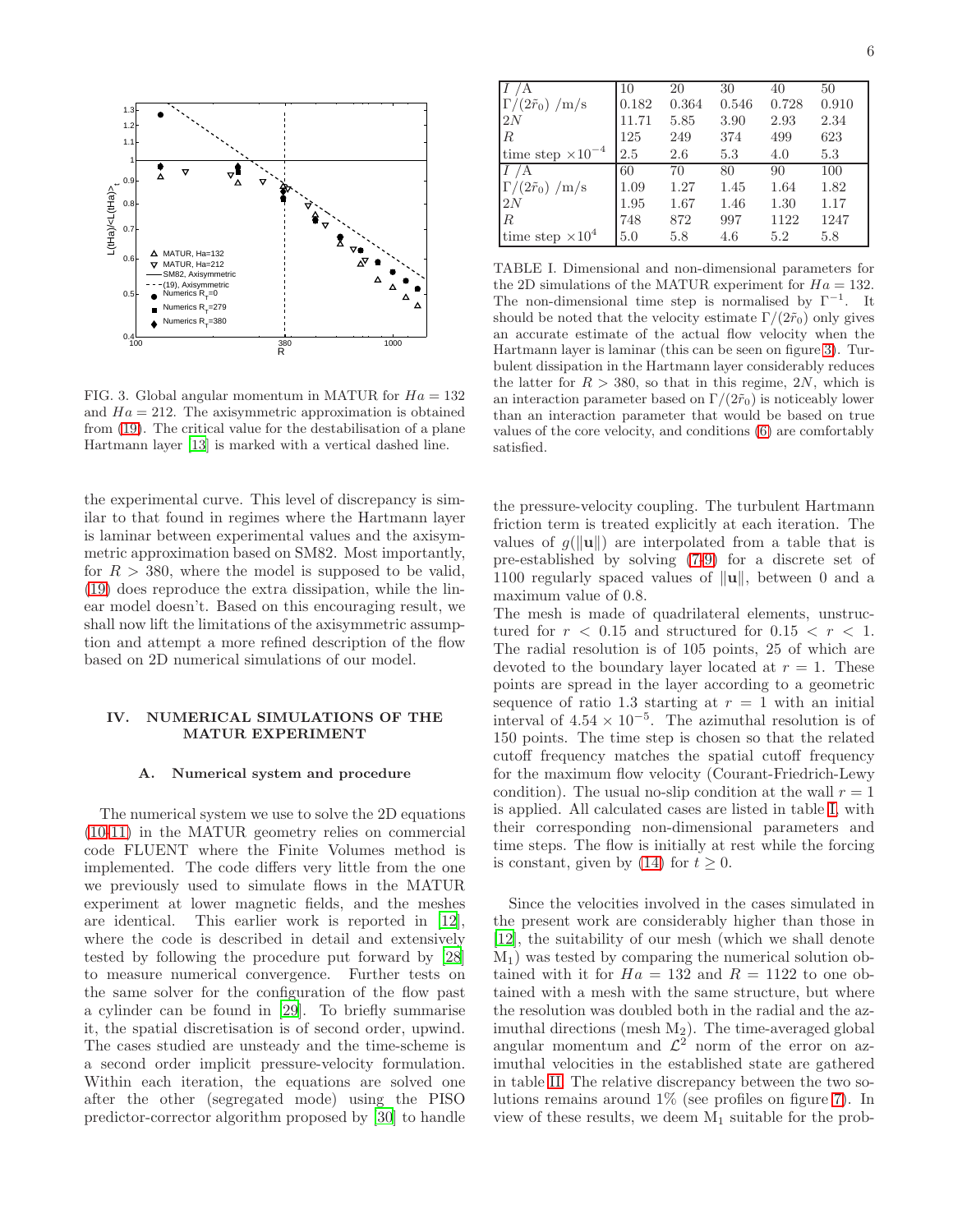|            | $L$ SM82 | $  \leq u_{\theta} > t - \leq u_{\theta}^{\overline{(M_2)}}$<br>$t \parallel_2$<br>$M_{\mathcal{D}}$<br>$t \parallel 2$ |
|------------|----------|-------------------------------------------------------------------------------------------------------------------------|
| Mesh $M_1$ | 0.5355   | 0.0198                                                                                                                  |
| $Mesh M_2$ | 0.5375   |                                                                                                                         |

<span id="page-6-0"></span>TABLE II. Comparison between simulations performed on meshes  $M_1$  and  $M_2$  for  $Ha = 132$  and  $R = 1122$ .

lem we investigate.

# <span id="page-6-2"></span>B. General aspect of the flow

The evolution of the flow is qualitatively similar to that found in our previous simulations of MATUR at lower Ha, where the current was injected closer to the wall (In [\[8\]](#page-11-9) and [\[12](#page-11-12)],  $r_i/r_0 = 0.845$  and the Hartmann layer remained laminar.). Its main stages are represented by contours of vorticity on figure [4.](#page-6-1) At first, a laminar shear layer appears at  $r = r_i$  as the external corona  $r_i \leq r < r_0$ is driven in rotation. For all intensities of total injected current considered here, a threshold on the azimuthal velocity is very quickly reached where this circular free shear is subject to a Kelvin-Helmholtz instability that breaks it up into small vortices. These soon begin to merge into larger structures. They become distorted by the shear and the flow turns chaotic before it reaches a final turbulent state. Injecting the electric current at a lower radius than in the cases studied in [\[8,](#page-11-9) [12\]](#page-11-12) introduces two differences: firstly, most large vortices and associated turbulent fluctuations remain relatively close to the centre of the domain, which unlike when  $r_i/r_0 = 0.845$ , is not still, but subject to a highly fluctuating fluid motion. Conversely, velocity fluctuations in the region near the outside cylinder wall are of much lower intensity. They result mostly from the tail of vortices generated near the injection electrodes that are stretched by the shear and conveyed outwards. The resulting flow in the outer region therefore exhibits long azimuthal vorticity streaks of much lower intensity than in the disk inside the circle of injection electrodes. Also, since large structures do not reach the outer wall, no flow separation occurs there. PSfrag replacements This wall has thus little influence on the flow, unlike in

the two previously mentioned studies where the current was injected closer to it.

When the flow is well established, it goes through a recurring sequence. In the first phase, very strong vorticity emerges in segments along the circle where the current is injected (see figure [4,](#page-6-1)  $tHa = 2.34$ ). In the second phase, these fragile segments break up and roll into vortical structures  $(tHa = 2.41)$ . Those merge in the third phase to build up a small number of larger structures (at least two, as at  $tHa = 2.56$ . These large structures progressively loose intensity as the cycle returns to the first phase.



<span id="page-6-1"></span>FIG. 4. Evolution of the flow from rest when the forcing is switched on for  $Ha = 132$  and  $R = 1122$ , obtained from numerical simulations based on the 2D model with  $R_T = 0$ .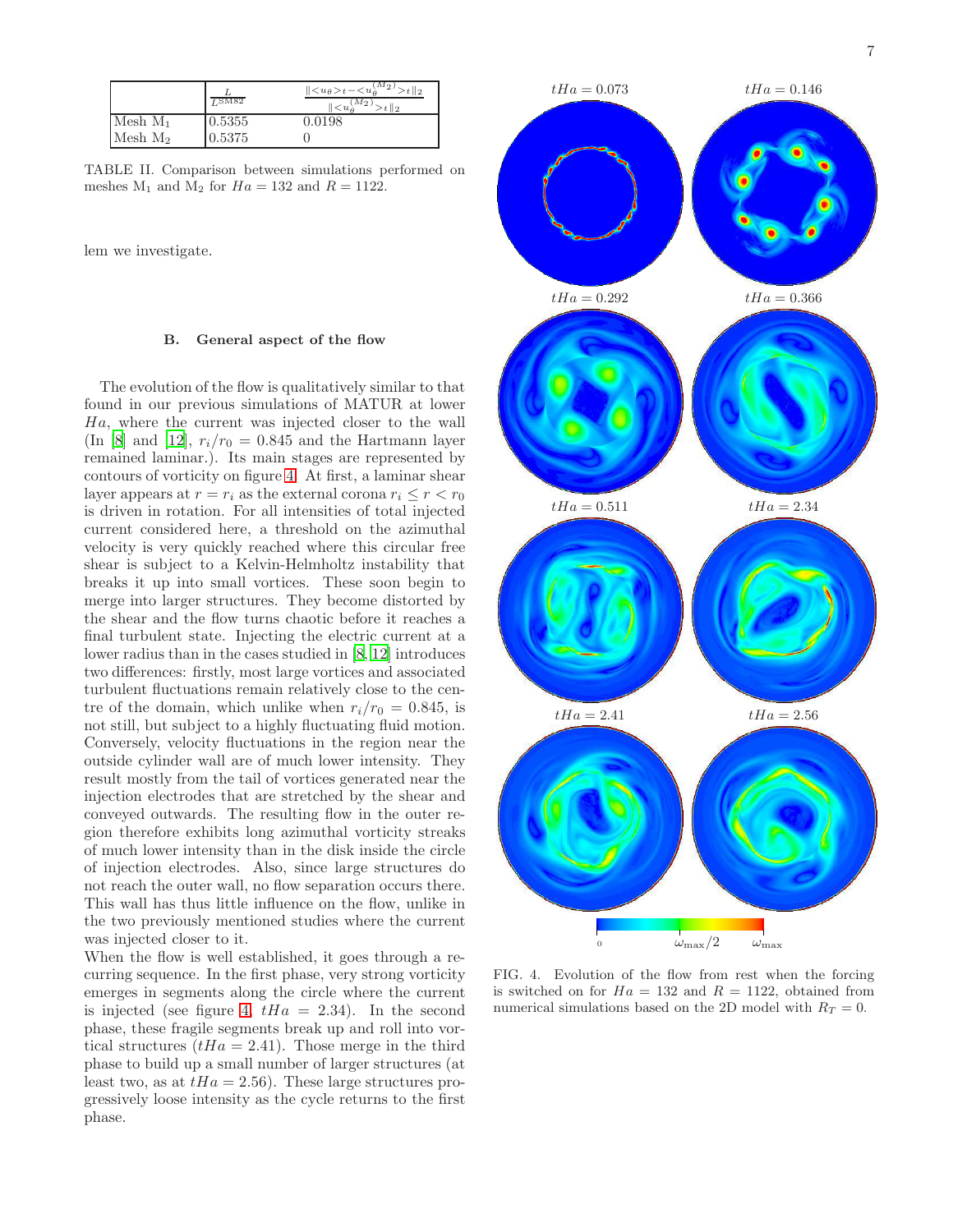### C. Global angular momentum

The presence of large vortices carried by the flow has a direct impact on the global angular momentum. Figure [3](#page-5-1) indeed shows that the time averaged angular momentum computed in the established regime from the numerical simulations stands a little below the axisymmetric approximation of section [III B,](#page-4-4) which ignored these large vortices. Remarkably, it stands on a curve that is closely parallel to that of the axisymmetric approximation but improves it by bringing the discrepancy to experimental values below  $10\%$  in the limit of large R. This remaining discrepancy may not even necessarily be attributed to the 2D model as [\[2](#page-11-1)] point out that metallic electrodes embedded in one of the rig's Hartmann walls precisely incur about 10% extra dissipation on the flow. Since this extra dissipation is not accounted for in either SM82 or PSM, the authors suggest that it may explain the discrepancy between experimental values and those obtained with SM82 in regimes where the Hartmann layer is laminar. It is thus reasonable to expect that the same mechanism is at play when the Hartmann layer is turbulent.

It is not surprising that the angular momentum predicted by the model that assumes a fully turbulent Hartmann layer  $(R_T = 0)$  is significantly larger than the experimental values when  $R < 279$ . This discrepancy between numerical and experimental values then diminishes rapidly as soon as  $R \gtrsim 279$ . This reflects the behaviour of the mixing-length model for the turbulent Hartmann layer: as the Hartmann layer becomes more and more turbulent, it becomes more and more accurate. Numerical simulations based on the model with  $R_T = 279$  become very close indeed to those from the model based on a fully turbulent Hartmann layer in the limit of large R. Additionally, the model with  $R_T = 279$ performs a lot better than that with  $R_T = 0$  in the limit of small R where the Hartmann layers are laminar everywhere. In this last case, the model coincides with the SM82 model which slightly overestimated the angular momentum, compared to the experiment, as noted by  $[8]$ . When R is of the order of 380 the model with threshold reproduces well the saturation observed in the experiment. Considering that the dissipation incurred by the metallic electrodes should imply that experimental values be a little lower than those returned by the model (as for large  $R$ ), we must conclude that both models with  $R_T = 0$  and  $R_T = 279$  overestimate the dissipation by around 10% in this transitional regime.

Finally, a handful of cases with  $R_T = 380$  were computed and they were found to differ very little from those at  $R_T = 279$ , apart from a slightly better performance in the transitional regime. This is certainly an indication that the transitional regimes involve more complex mechanisms than a local threshold on the local friction.

The time variations of the global angular momentum



<span id="page-7-0"></span>FIG. 5. Relative time-variations of the global Angular moment in MATUR under constant forcing, obtained from the model with  $R_T = 0$ . Top: "spin-up" transient with the fluid initially at rest. The theoretical evolution of  $L$  according to SM82 (axisymmetric) is represented to illustrate how turbulent friction shortens the flow reaction time. Bottom: fluctuations in the established regime.  $tHa$  is the non-dimensional time normalised by the Hartmann friction time, while  $\langle \cdot \rangle_t$ stands for time averaged quantities in the established state.

reveal a further two properties of the flow. Firstly, figure [5](#page-7-0) (top) shows that the transient time required to bring the flow from rest to an established state decreases with R, for  $R_T = 0$ . This contrasts with quasi-2D flows with laminar Hartmann layers where the dimensional linear friction time  $t_H$  is independent of the flow intensity. Secondly, the flow in the established regime exhibits erratic fluctuations of global angular momentum of a relative intensity that remains around 0.3% through the range of parameters spanned here. Fluctuations of similar amplitude were found in numerical simulations of MATUR performed with the SM82 model in cases where the Hartmann layers were laminar [\[12\]](#page-11-12). Thus, although the turbulent Hartmann layer produces a lot more dissipation than its laminar counterparts, it doesn't eliminate the oscillations of the quasi-2D angular momentum, as the PSM model does.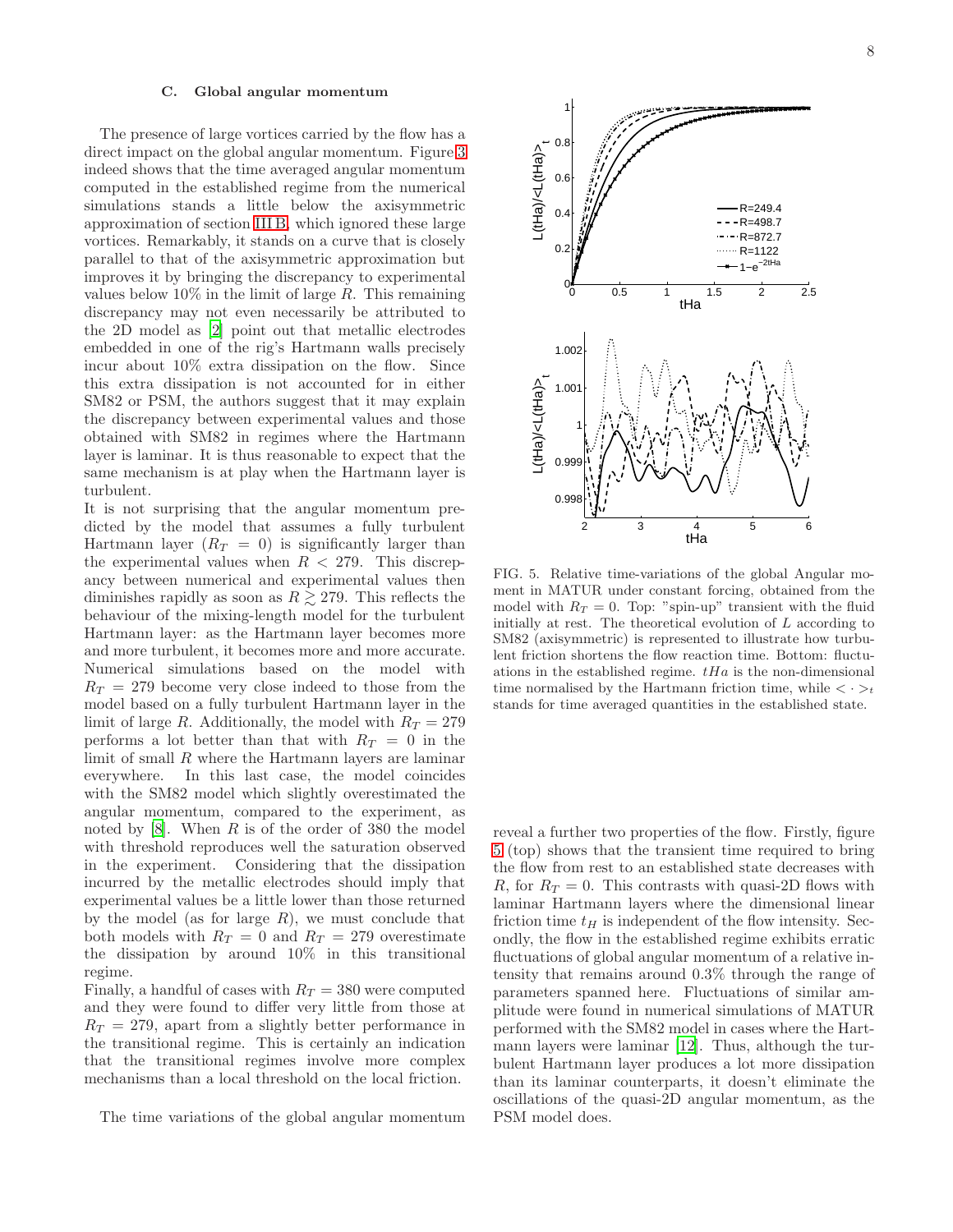### D. Radial profiles of azimuthal velocity

The radial profiles of time-averaged azimuthal velocity in the established regime (figures [6](#page-8-0) and [7\)](#page-9-0) confirm the conclusions reached when analysing the global angular momentum: the discrepancy between experimental and numerical profiles decreases as R increases and the Prandtl model becomes more accurate. For  $R \geq 700$ , the error can hardly be distinguished from the experimental error. Even so, it seems that the turbulent model slightly underestimates azimuthal velocities in the central region for the larger values of  $R$ . Furthermore, even in the most turbulent cases analysed here, the parameter  $R(\Gamma/(2\tilde{r}_0))$  which is based on the linear estimate for the velocity  $\Gamma/(2\tilde{r}_0)$ , is of 1247. In this case, the actual maximum velocity in the flow is about half of  $\Gamma/(2\tilde{r}_0)$ , so a more realistic value of R would be around 600, which is only mildly supercritical. Considering this, the performances of the 2D model are excellent. Furthermore, it can be noticed that there are only few experimental points in the vicinity of the wall at  $r = r_0$ . Since this region brings the highest contribution to the global angular momentum, the experimental error there might also be in part responsible for the residual difference in angular momentum at high R between our model and the experiment. In spite of this minor uncertainty, the fact that both global and local quantities measured in MATUR are closely recovered over a wide range of parameters by the numerical simulations of our model is certainly a good evidence that the extra dissipation observed at  $Ha = 132$ and  $Ha = 212$  is indeed due to the turbulent state of the Hartmann layers.

The models with  $R_T = 279$  and  $R_T = 380$  improve on that with  $R_T = 0$  in that they very accurately render regimes where the Hartmann layer is laminar (case  $R = 249.4$ . In the transitional regime around  $R = 380$ , even though both models are able to reproduce the curve  $L(R)$ , they underestimate the actual velocity of the flow by up to 15% in the outer region  $r_i \le r \le r_0$  (see figure [6](#page-8-0)) for  $R = 374$  and  $R = 498.7$ , for which the discrepancy between models and experiment is most conspicuous). For  $R = 374$ , the model with  $R_T = 380$  yields higher velocities in the vicinity of the outer wall at  $(r = r_0)$  than that with  $R_T = 279$ , because the value of  $\bar{u}$  such that  $R(\bar{u}) = 380$  is reached between  $r_i$  and  $r_0$ . When only a small part of the flow is subject to turbulent friction (case with  $R = 249.4$ , the model with  $R_T = 380$  performs better than that with  $R_T = 279$ . This is an evidence that the Hartmann layer is almost entirely laminar in the experiment in this regime. Since with a threshold of  $R_T = 380$ , only a very narrow region around  $r/r_0 \simeq 0.6$  experiences turbulent friction, this value of  $R_T$  turns out to yield more realistic results than  $R_T = 279$ . As expected, for higher values of  $R$ , the profiles of velocity and velocity fluctuations obtained with  $R_T = 279$  and  $R_T = 380$  with threshold depart little from the model with  $R_T = 0$ . The profiles obtained from both models with threshold differ even less from each other, to the point where they can't



<span id="page-8-0"></span>FIG. 6. Radial profiles of mean azimuthal velocity and RMS fluctuations of azimuthal velocity (set of curves with values around 0.1). Legend is on figure [7.](#page-9-0)

be distinguished on the graph. Overall, the model with  $R_T = 380$  can be deemed valid whenever  $R \lesssim 300$  or  $R \gtrsim 600$ .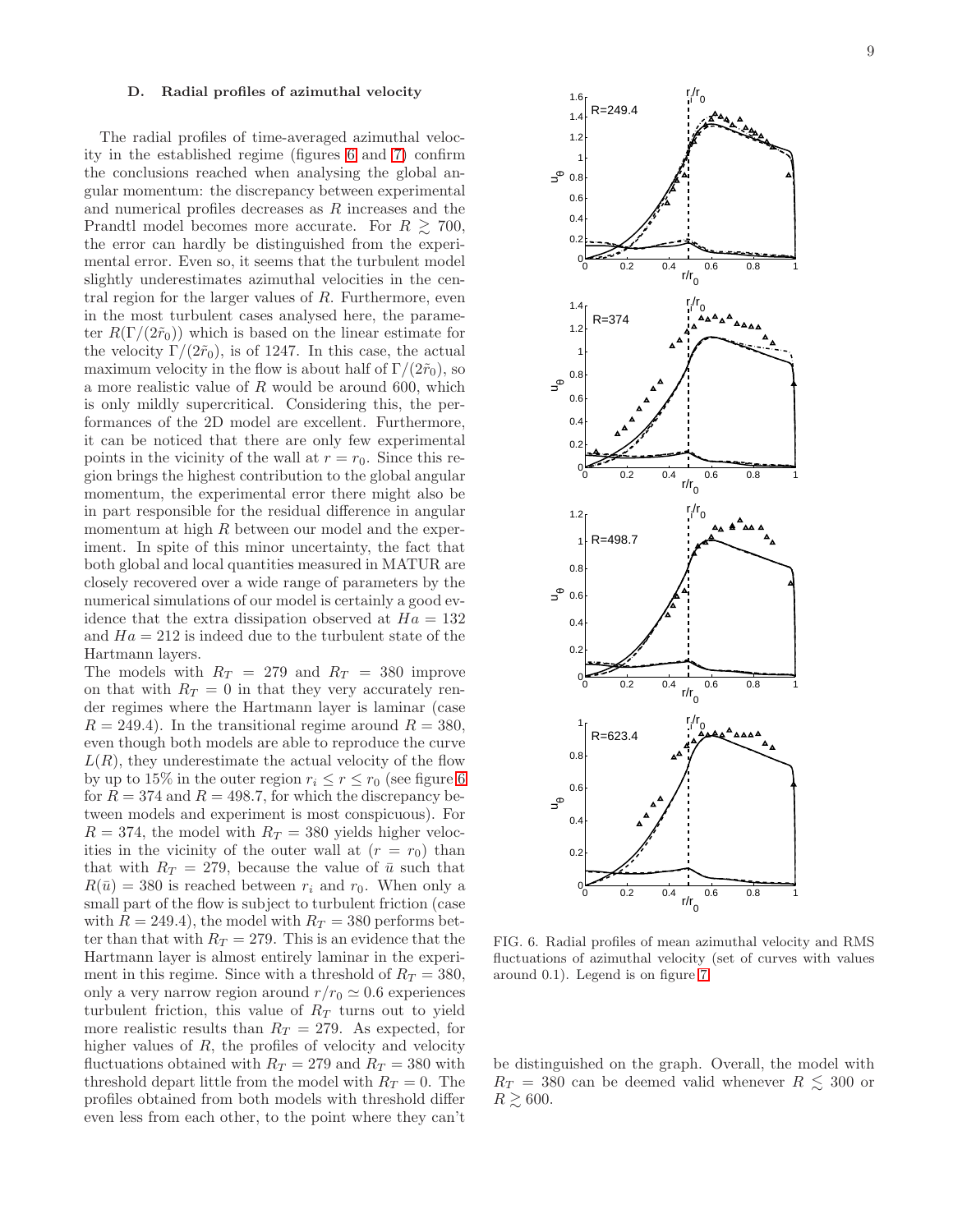

<span id="page-9-0"></span>FIG. 7. Radial profiles of mean azimuthal velocity and RMS fluctuations of azimuthal velocity (set of curves with values around 0.1). Comparison between experimental, numerical results obtained with the models with threshold, without threshold, and on mesh  $M_2$  (for  $R = 1122$  only).

# E. Velocity fluctuations

The RMS averages of absolute azimuthal velocity fluctuations are reported on figures [6](#page-8-0) and [7](#page-9-0) and their relative counterpart are gathered on figure [8](#page-10-0) (top). All curves exhibit a more or less triangularly shaped maximum at the location of the current injection electrodes. This reflects the passage of the large structures that result from the merging of small vortices generated by the instability of the circular free shear layer at  $r = r_i$ . The width of the triangle gives an idea of the size of these structures. In all cases, fluctuations are significantly higher in the region  $r < r_i$  than for  $r > r_i$ . This indicates that, as seen from the contours of vorticity on figure [4,](#page-6-1) once released from their region of origin, these large structures drift towards the centre of the domain rather than towards the external wall, unlike in cases where  $r_i/r_0 = 0.84$  [\[12\]](#page-11-12). The shape of the profile remains the same when  $R$  increases, while the relative intensity of the fluctuations decreases only slightly. We shall see thereafter that this behaviour mostly results from the competition between a more intense flow, which drives more intense relative velocity fluctuations and the turbulent Hartmann friction, which damps them. Indeed, the latter increases several times more than its laminar counterpart with the flow intensity.

The radial profiles of the relative correlation between radial and azimuthal velocity fluctuations shown on figure [8](#page-10-0) (bottom) give a good measure of the turbulent intensity. The general aspect of these curves presents some interesting features: for  $r < r_i$ , where  $\langle u_{\theta}^{\overline{2}} \rangle^{1/2}$  keeps relatively high values, the correlations drops to zero. Conversely, in the region  $r > r_i$ , where  $\langle u_{\theta}^2 \rangle^{1/2}$  dropped, the correlations exhibit a moderately high, positive value. This reflects the difference in the nature of turbulence between these two regions already noted in section [IV B:](#page-6-2) for  $r < r_i$ , fluctuations are fed by large structures drifting to the centre. By contrast, fluctuations in the outer region  $(r > r_i)$  are the trace of azimuthal streaks of vorticity that originate from the tail of the large structures. These are stretched by the shear and transported outwards.

Furthermore, the correlations of relative radial and azimuthal velocity fluctuations decrease more noticeably with  $R$  than the RMS velocity fluctuations (this is partly due to the former being a quadratic function of the velocity, while the latter are linear). They then stabilise at nearly the same value for  $R \geq 997$ . This diminution of turbulence intensity reflects that the turbulent Hartmann layer friction, which increases non-linearly with  $R$ , absorbs an ever increasing fraction of the energy injected in the flow at the expense of quasi-2D turbulent fluctuations.

This nonlinear variation of  $\tau_W$  with R also explains that the region characterised by negative correlations or by the triangular-shaped maximum of RMS velocity fluctuations doesn't appreciably increase in size with R. If anything, it even slightly narrows. Since it is essentially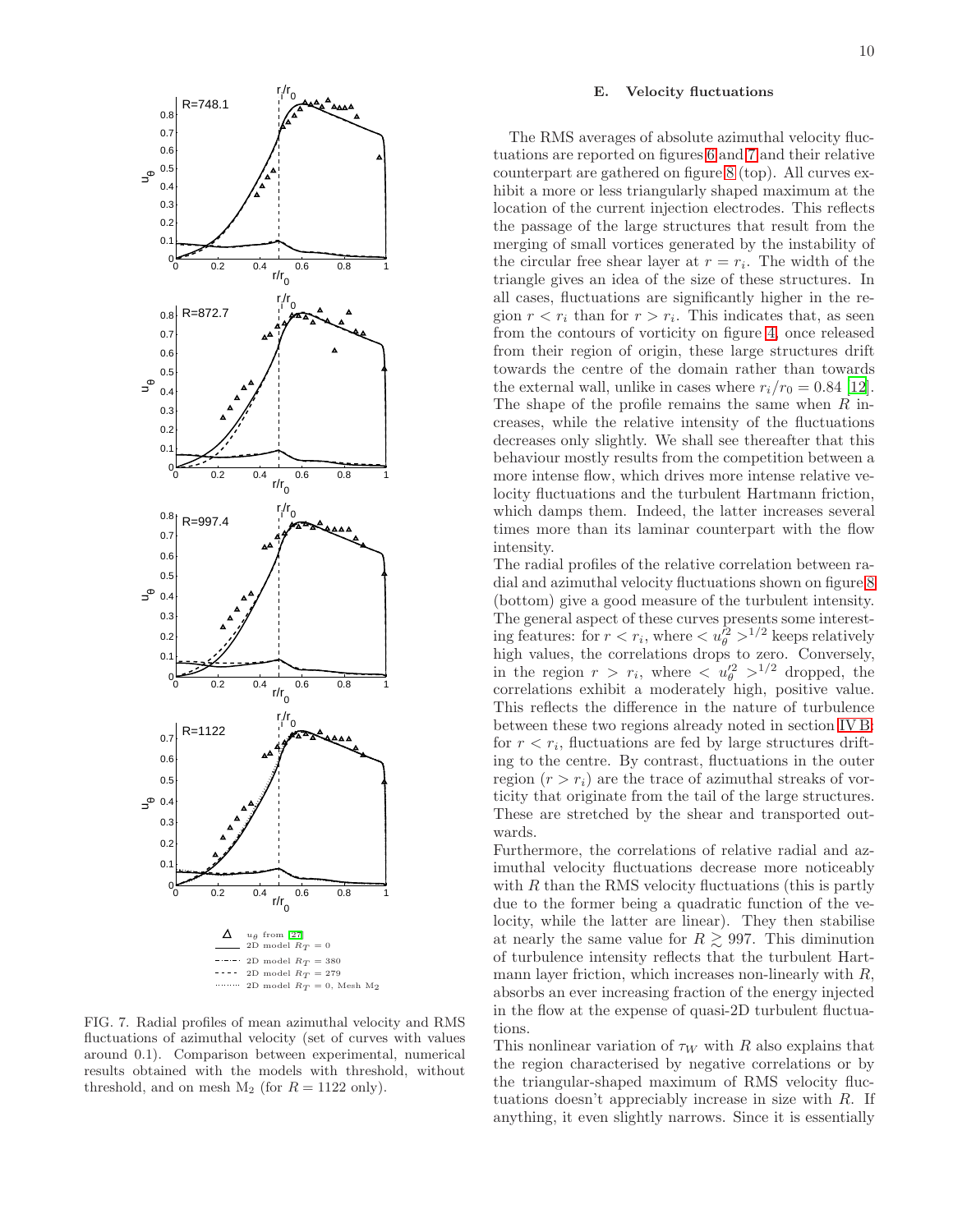determined by passing large structures, this phenomenon can be understood by noticing that the size of these structures is limited by boundary layer friction: if  $U_L$  is the typical self rotation velocity of a vortex of size  $L^{\text{turbulent}}$  $(resp. L<sup>laminar</sup>)$  when the Hartmann layers are turbulent (resp. laminar), then any vortex with a turnover time  $\dot{L}^{\text{turbulent}}/U_L$  (resp.  $L^{\text{laminar}}/U_L$ ) higher than the typical Hartmann layer friction time is dissipated [\[31](#page-12-5)]. This determines their scaling as:

<span id="page-10-1"></span>
$$
\frac{L}{H}^{\text{turbulent}} \sim \frac{R}{f(R)} \left(\frac{U_L}{U}\right)^{\text{turbulent}} \tag{20}
$$
\n
$$
\leq \frac{R}{f(R)} \left(\frac{U_L}{U}\right)^{\text{laminar}} = \frac{1}{f(R)^{\text{b prior}}}
$$
\n
$$
< \frac{L}{H}
$$

For turbulent Hartmann layers,  $f(R)$  is greater than unity and increases monotonically (see figure [1\)](#page-3-1). Furthermore, since  $U_L/U$  is roughly the intensity of the azimuthal velocity fluctuations, it decreases a little with R and it is smaller when the Hartmann layers are turbulent than when they are laminar. The scaling [\(20\)](#page-10-1) thus shows that the increasing turbulent friction opposes the increase in size of the large scales with  $R$  and that those are therefore smaller than when the Hartmann layers are laminar. This explains why the region where  $\langle u'_r u'_\theta \rangle$ is negative doesn't widen with  $R$ . It also explains that the thickness of the free shear layer at  $r_{\text{PSTr\&}}$  replacements the large structures conveyed by the flow also determine, remains seemingly unchanged as R increases (This can be seen on figures [6](#page-8-0) and [7\)](#page-9-0). By contrast, [\[2](#page-11-1)] found that when Hartmann layers were laminar, and boundary layer friction was less intense, the thickness of this layer slowly increased as  $R^{1/2.2}$ .

Finally, it should be noted that both types of fluctuations obtained with the model at  $R_T = 279$  exhibit essentially the same behaviour as those from the model at  $R_T = 0$ .

# V. CONCLUSION

We have established a 2D model that applies to channel flows under transverse magnetic fields with turbulent Hartmann layers. Numerical simulations of the MATUR experiment based on it gave strong evidence that the previously unexplained level of dissipation observed at  $Ha = 132$  and  $Ha = 212$  was caused by turbulence in the Hartmann layers.

Unlike its predecessors, which account for laminar Hartmann layers, the new model is not rigorously derived from first principles but relies instead on the equations for the Hartmann layer friction based on Prandtl's assumption proposed by [\[15\]](#page-11-0). Nevertheless, as soon as the Reynolds number based on the Hartmann layer thickness exceeds about 600, 2D numerical simulations of this model reproduce the experimental results from [\[2\]](#page-11-1) with discrepancies below 10% on the global angular



<span id="page-10-0"></span>FIG. 8. RMS of relative azimuthal velocity fluctuations (top) and correlations of azimuthal and radial velocity fluctuations, normalised by maximum average velocities (bottom). Both graphs were obtained from simulations of the 2D model with  $R_T = 0.$ 

momentum and an error on local velocities that falls within the experimental error. The parametric analysis for  $124 < R < 1247$  performed in this work reveals that the precision of the model increases with  $R$ , a feature it inherits from [\[15](#page-11-0)]'s and Prandtl's models. This sheds an even better light on the precision of the results obtained here, since in terms of the velocity actually achieved in the flow, the highest value of  $R$  reached here barely exceeded 600, which according to the work of [\[13](#page-11-13)] is only mildly supercritical, in terms of the transition to turbulence in the Hartmann layer.

We have also introduced an admittedly artificial variant of our model where the boundary layer friction reverted to its laminar value below a threshold value of  $R_T$ .  $R_T$ was tuned either to 279, value at which laminar and turbulent frictions coincide, or to the value of 380 found by [\[13\]](#page-11-13) and [\[14\]](#page-11-14) for the transition to turbulence in the Hartmann layers in a rectilinear channel flow. Although the models with thresholds cannot precisely render the transitional regimes 300  $\leq R \leq 600$  where neither of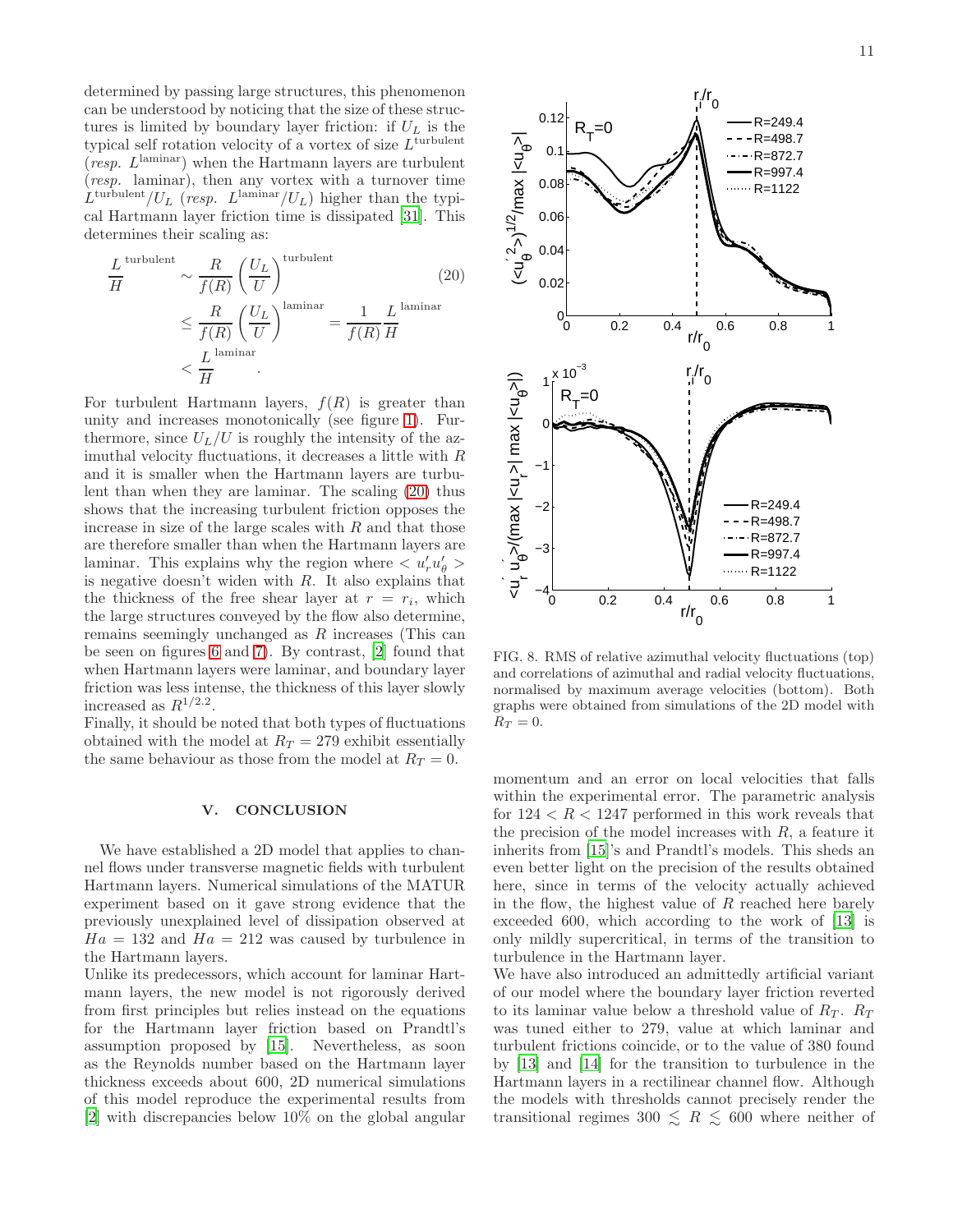the 2D models based on fully laminar or fully turbulent Hartmann layers are meant to operate, they gather these two models in a single one. The results obtained with either thresholds don't differ a great deal, although only the model with  $R_T = 380$  recovers well the experimental values of the global angular momentum, even in transitional regimes of the Hartmann layers ( $R \simeq 380$ ). Threshold models therefore constitute a useful extension of the fully turbulent model, particularly for flows where the state of the Hartmann layers may not be known a priori.

Despite not sharing the asymptotic pedigree of their predecessors (SM82 and PSM), the new class of shallow water models we introduced not only offers the same flexibility and simplicity but also the same level of performance. In this regard, it makes it now possible to simulate flows as complex as those in MATUR, where both three-dimensional boundary layer turbulence and quasi-2D turbulence coexist a low computational cost. This was previously not possible with either SM82 or

- <span id="page-11-11"></span>[1] T. Alboussière, V. Uspenski, and R. Moreau. Quasi-2D MHD turbulent shear layers. *Experimental Thermal and Fluid Science*, 20(20):19–24, 1999.
- <span id="page-11-1"></span>[2] K. Messadek and R. Moreau. An experimental investigation of MHD quasi-two-dimensional turbulent shear flows. *J. Fluid Mech.*, 456:137–159, 2002.
- <span id="page-11-2"></span>[3] B. Lehnert. An instability of laminar flow of mercury caused by an external magnetic field. *Proc. R. Soc. Lond. A*, 233:299–302, 1955.
- <span id="page-11-3"></span>[4] P. H. Roberts. *Introduction to Magnetohydrodynamics*. Longmans, 1967.
- <span id="page-11-4"></span>[5] J. Sommeria and R. Moreau. Why, how and when MHD turbulence becomes two-dimensional. *J. Fluid Mech.*, 118:507–518, 1982.
- <span id="page-11-5"></span>[6] J. Pedlosky. *Geophysical Fluid Dynamics*. Springer Verlag, 1987.
- <span id="page-11-8"></span>[7] J. Verron and J. Sommeria. Numerical simulations of a two-dimensional turbulence experiment in magnetohydrodynamics. *Phys. Fluids*, 30:732–739, 1987.
- <span id="page-11-9"></span>Y. Delannoy, B. Pascal, T. Alboussière, V. Uspenski, and R. Moreau. *Quasi-Two-Dimensional Turbulence in MHD Shear Flows: The MaTur Experiment and Simulations*. Kluwer, A. Alemany et al. edition, 1999.
- <span id="page-11-6"></span>[9] B. Sreenivasan and T. Alboussière. Experimental study of a vortex in a magnetic field. *J. Fluid Mech.*, 464:287– 309, 2002.
- <span id="page-11-7"></span>[10] A. Pothérat, J. Sommeria, and R. Moreau. An effective two-dimensional model for MHD flows with transverse magnetic field. *J. Fluid Mech.*, 424:75–100, 2000.
- <span id="page-11-10"></span>[11] S. Smolentsev and R. Moreau. One-equation model for quasi-two-dimensional turbulent magnetohydrodynamic flows. *Phys. Fluids*, 19:078101, 2007.
- <span id="page-11-12"></span>[12] A. Pothérat, J. Sommeria, and R. Moreau. Numerical simulations of an effective two-dimensional model for flows with a transverse magnetic field. *J. Fluid Mech.*, 534:115–143, 2005.

It is precisely such a parametric analysis that has allowed us to reveal two important properties of quasi-2D flows with turbulent Hartmann layers: firstly, turbulent friction restricts the size of the large scales, compared to its laminar counterpart. Secondly, it has a stabilising effect on the quasi-2D flow, as it dissipates an increasingly high fraction of the 2D turbulent energy when the flow is driven more intensely.

The authors are grateful to Thierry Alboussière and Pablo Moresco for their fruitful input during the conduct of this work. They are also grateful to referee 2, whose remarks have greatly helped to improve the precision of the models.

- <span id="page-11-13"></span>[13] P. Moresco and T. Alboussière. Experimental study of the instability of the Hartmann layer. *J. Fluid Mech.*, 504:167–181, 2004.
- <span id="page-11-14"></span>[14] D. Krasnov, E. Zienicke, O. Zikanov, T. Boeck, and A. Thess. Numerical study of the instability of the Hartmann layer. *J. Fluid Mech.*, 504:183–211, 2004.
- <span id="page-11-0"></span>[15] T. Alboussière and R. J. Lingwood. A model for the turbulent Hartmann layer. *Phys. Fluids*, 12(6):1535–1543, 2000.
- <span id="page-11-15"></span>[16] A. Pothérat, J. Sommeria, and R. Moreau. Effective boundary conditions for magnetohydrodynamic flows with thin Hartmann layers. *Phys. Fluids*, pages 403–410, 2002.
- <span id="page-11-16"></span>[17] R. Moreau. *Magnetohydrodynamics*. Kluwer Academic Publisher, 1990.
- <span id="page-11-17"></span>[18] R. Klein, A. Pothérat, and A. Alferjonok. An experiment on an electrically driven, confined vortex pair. *Phys. Rev. E*, 79(1):016304, 2009.
- <span id="page-11-18"></span>[19] R. Klein and A. Pothérat. Appearance of three dimensionality in wall-bounded MHD flows. *Phys. Rev. Lett.*, 104(3):034502, 2010.
- <span id="page-11-19"></span>[20] A. Kljukin and A. Thess. Direct measurement of the stream-function in a quasi-two-dimensional liquid metal flow. *Exp. Fluids*, (25):298–304, 1998.
- <span id="page-11-20"></span>[21] L. P. Harris. *Hydromagnetic Channel Flows*. The Techonology Press of the MIT, 1960.
- <span id="page-11-21"></span>[22] G.G. Branover. Resistance of magnetohydrodynamic channels. *Magnetohydrodynamics*, 3(1), 1967.
- <span id="page-11-22"></span>[23] P.S. Lykoudis. Transition from laminar to turbulent flow in magnetofluid mechanic channels. *Rev. Mod. Phys.*, 797:797, 1960.
- <span id="page-11-23"></span>[24] P.S. Lykoudis and E.C. Brouillette. Magneto-fluidmechanics channel flows ii: Theory. *Phys. Fluids*, 10:1002, 1967.
- <span id="page-11-24"></span>[25] H. Schlichting. *Boundary Layer Theory*. Mc Graw Hill, 1955.